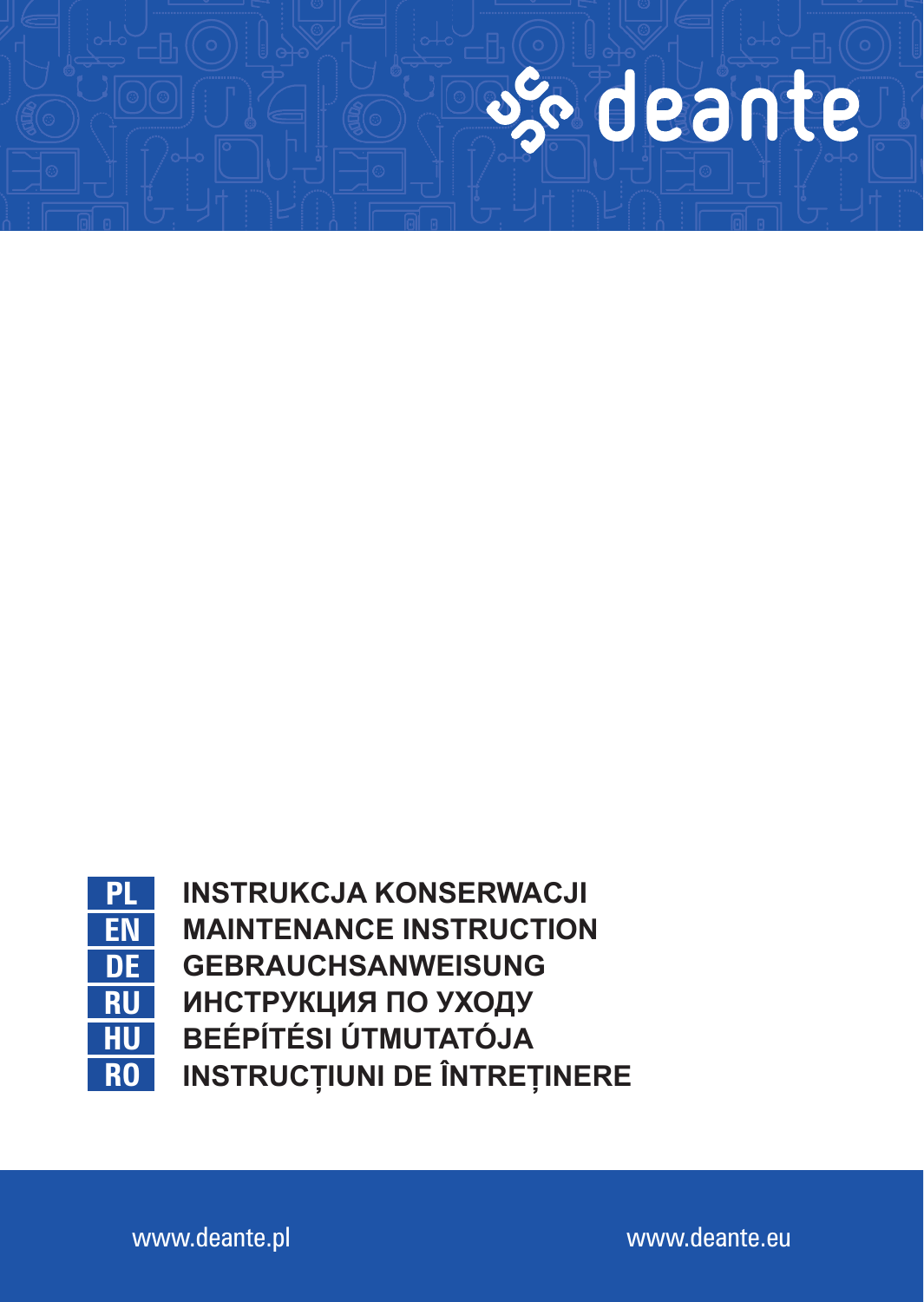

## **Podstawowe dane techniczne**

Miejsce i sposób montażu musi zapewnić swobodny dostęp do ewentualnego demontażu i wykonywania czynności konserwacyjnych lub naprawczych.

Montaż produktu powinien być przeprowadzony przez osoby z odpowiednimi kwalifikacjami. Ewentualne szkody powstałe na skutek niefachowego montażu lub konserwacji nie są objęte gwarancją.

W celu zapewnienia długotrwałego i niezawodnego użytkowania produktu wymagane jest zastosowanie uszczelek z sitkami dla produktów z baterią.

### **Wymagania dla produktów z baterią inną niż termostatyczna:**



#### **Wymagania dla produktów z baterią termostatyczną:**



Nie zaleca się stosowania produktów z baterią termostatyczną wraz z przepływowymi gazowymi i elektrycznymi podgrzewaczami wody.

## **Czynności konserwacyjne**

• Regularnie użytkownik zobowiązany jest do czyszczenia: głowic i słuchawek natryskowych, głowic termostatycznych w bateriach, zgodnie z instrukcją montażu, aeratora, zaworków zwrotnych, powierzchni produktu, sprawdzania połączeń węży, filtrów siatkowych.

 $\cdot$  Do czyszczenia produktu należy używać miękkiej szmatki oraz stosować jedynie środki czyszczące polecone przez producenta. Po czyszczeniu powierzchni należy spłukać wodą resztki środka czyszczącego.

• Nie wolno stosować żadnych substancji chemicznych zawierających: podchloryn sodu i potasu, związki chloru, alkohol, zasady, silne kwasy i rozpuszczalniki.

• Nie wolno stosować oczyszczaczy parowych.

• Nie należy używać do czyszczenia jakichkolwiek ścierających materiałów i substancji, ze względu na wysoką wrażliwość powierzchni chromowanych i malowanych.

Szczegóły dotyczące gwarancji znajdują się na stronie www.deante.pl.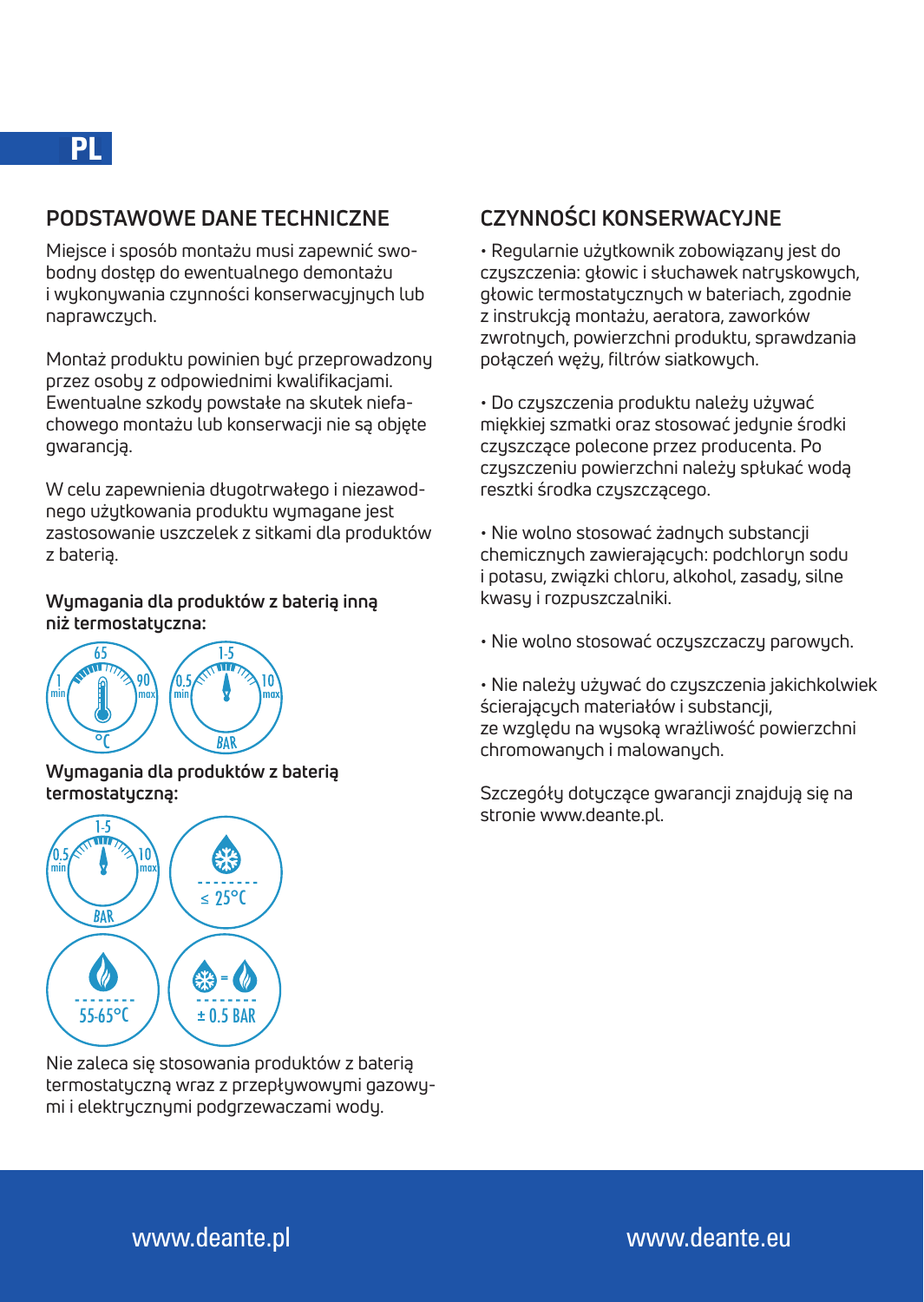## **BASIC TECHNICAL DATA**

The place and way of installation needs to ensure free access to any possible dismantling and a possibility of carrying out maintenance or repair activities.

The product should be installed by persons with appropriate qualifications. Any possible damage caused as a result of unprofessional assembly or maintenance is not covered by warranty.

In order to ensure long and reliable use of the product it is required to apply seals with strainers with regard to wall taps.

#### **Requirements for taps other than thermostatic taps:**



#### **Requirements for thermostatic taps:**



It is not advisable to use products with thermostatic mixer with flow gas and electric water heaters.

## **MAINTENANCE ACTIVITIES**

• A user is obliged to clean the following on a regular basis: top shower and hand shower, thermostatic cartridge in mixers according to manual instruction, aerator, ball valves with a filter, product's surface, to check connections .<br>Of hoses, filters

• For cleaning fittings it is necessary to use only cleaners recommended by the producer. For cleaning fittings it is required to use only a soft cloth. After cleaning the surface, it is necessary to rinse remainders of a cleaner with water.

• It is forbidden to use any chemical substances including: sodium hypochlorite and potassium hypochlorite, chlorine compounds, alcohol, bases, strong acids and solvents.

• It is forbidden to use steam cleaners.

• It is forbidden to use, for cleaning, any abrasive materials and substances due to high sensitivity of chrome-plated and painted surface.

Details of the warranty on www.deante.eu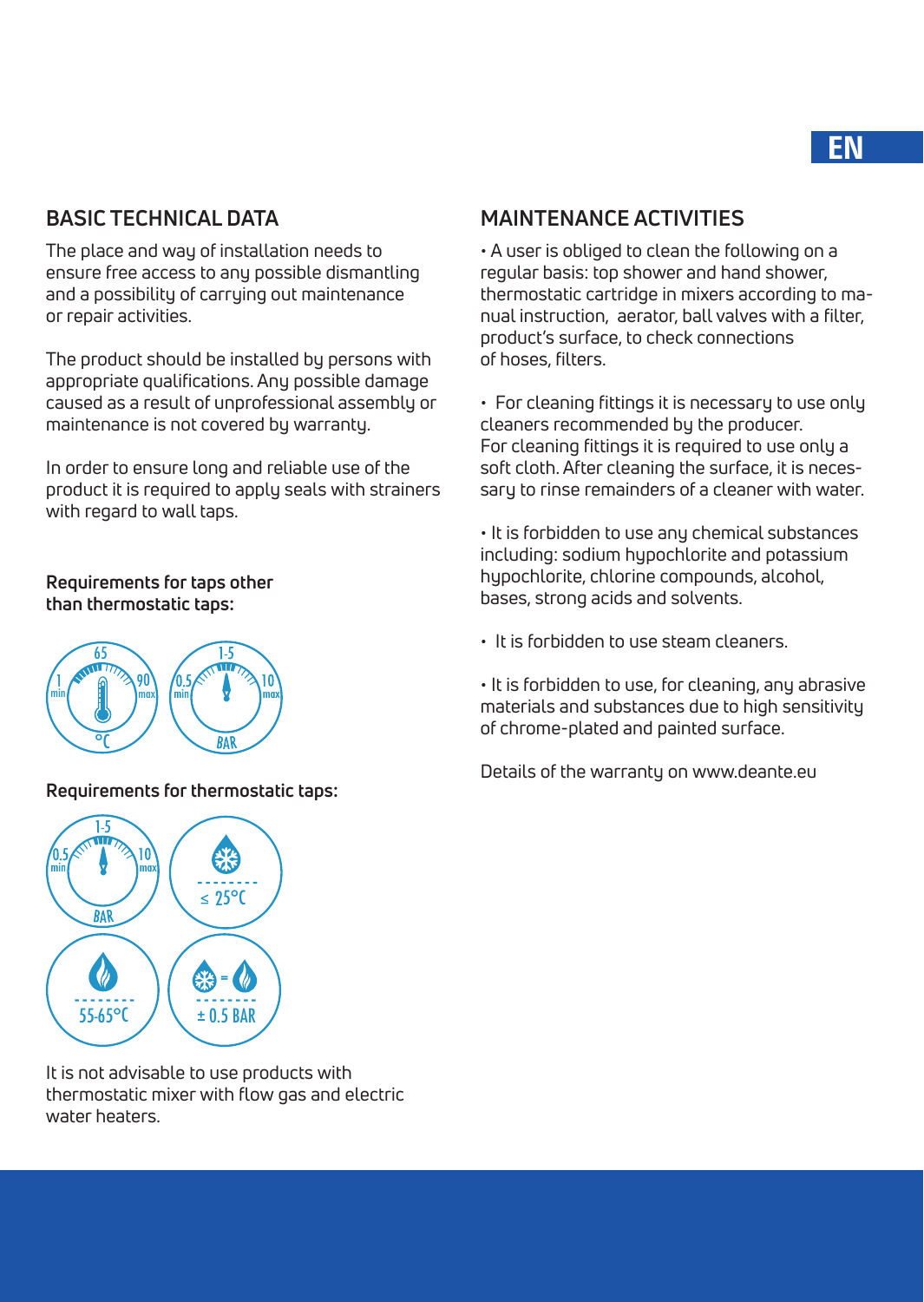## **GRUNDSÄTZLICHE TECHNISCHE DATEN**

Der Montageort und die Montageart müssen einen freien Zugang bei etwaiger Demontage und Wartungs- bzw. Reparaturarbeiten gewähren.

Die Montage soll von Personen mit entsprechenden Qualifikationen durchgeführt werden. Etwaige Schäden, die sich aus einer nicht fachgerechten Montage oder Wartung ergeben, werden in der Garantie nicht berücksichtigt.

Zur Sicherung einer langfristigen und zuverlässigen Duschnutzung ist die Verwendung der Siebdichtungen für Wandarmaturen notwendig.

#### **Anforderungen für die Produkte mit der anderen als thermostatische Armatur**



**Anforderungen für die Produkte mit Thermostatarmatur:**



Es wird nicht empfohlen, eine thermostatische Armatur mit gasbetriebenen und elektrischen Durchlauf-Wasserheizer zu verwenden.

## **WARTUNG**

• Der Benutzer ist zur regelmäßiger Reinigung folgender Elemente verpflichtet: Kartusche, Strahlregler, thermostatische Kartusche in den Armaturen, nach Montageanleitungen, Aerator, Rücklaufventil, Armaturoberfläche, Schlauchanschlüsse, Siebfilter.

• Zur Produktreinigung sollen nur die vom Hersteller empfohlenen Reinigungsmittel benutzt werden. Nach der Oberflächenreinigung sollen die Reinigungsmittelreste mit Wasser gespült werden.

• Es dürfen keine chemischen Mittel verwendet werden, die Natrium- und Kaliumhupochlorit. Chlorverbindungen, Alkohol, Basen, starke Säuren und Lösungsmittel beinhalten.

• Es dürfen keine Dampfreiniger verwendet werden.

• Zur Reinigung dürfen keine Schleifmaterialien und -mittel verwendet werden, weil die chrombeschichteten und gestrichenen Oberflächen sehr empfindlich sind.

Weitere Informationen zur Garantie unter www.deante.eu.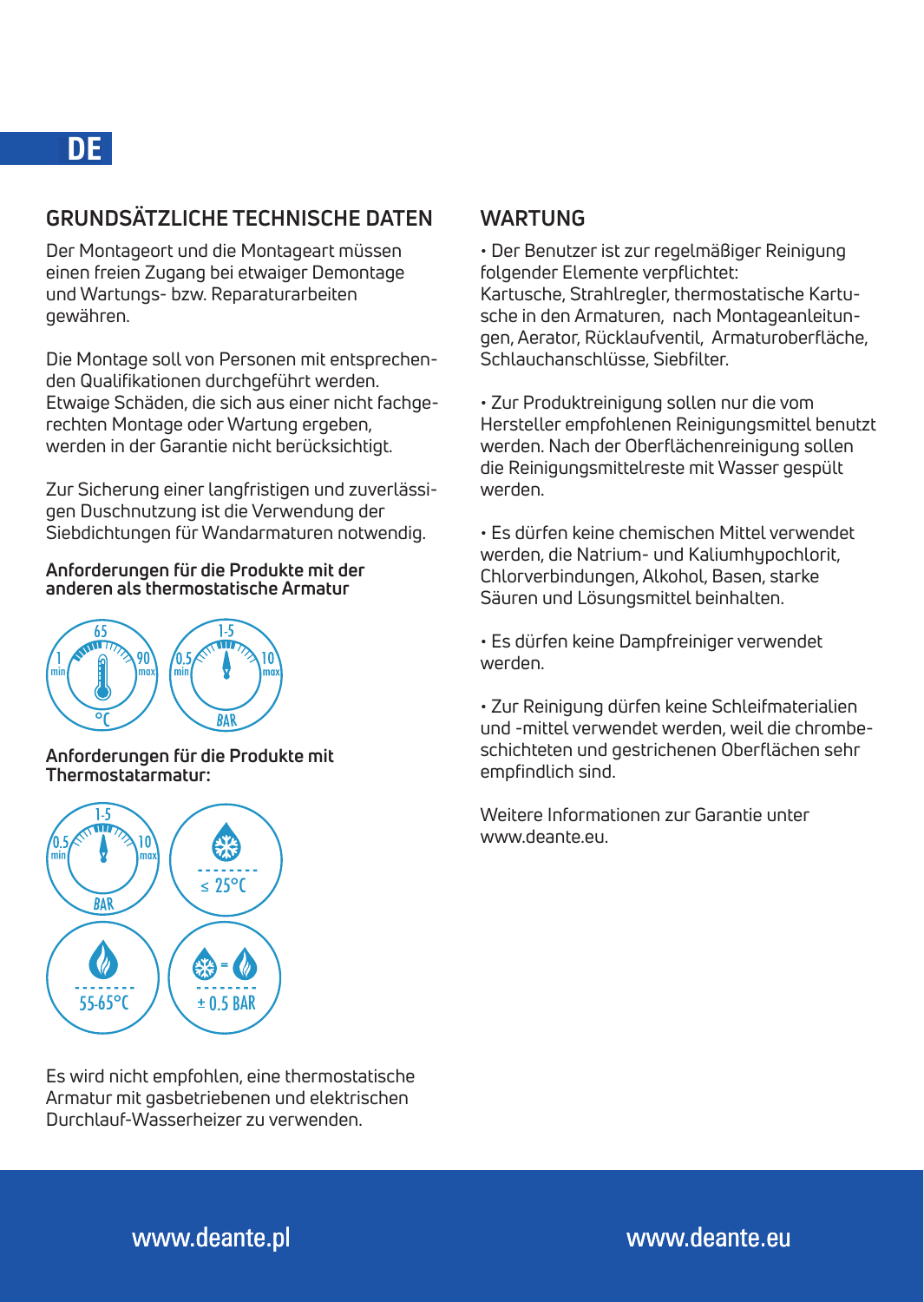#### **Оснавные технические характеристики**

Место и способ монтажа должен гарантировать свободный доступ для возможного демонтажа, ихода или ремонта.

Монтаж продукта должен быть проведен лицом с соответсвующими квалификациями. Возможные повреждения возникшие из-за непрофессианального монтажа или ухода не подлежат гарантии.

Для обеспечения длительного и надежного использования продуктов со смесителем необходимо использовать прокладки с стами.

#### **Требования для продуктов с не термостатическими смесителями**



**Требования для продуктов с термостатическими смесителями**



Не рекомендуется использовать продуктов с термостатическим смесителем совместно с проточными газовыми и электрическими водонагревателями.

## **Работы по консервации**

Потребитель обязан регулярно проводить очистки: картриджей, дишевых леек. термостатических картриджей в смесителях, сетчатых фильтров, поверхности продукта, проверять подключение шлангов, сетчатых фильтров.

Для ухода за продуктом необходимо использовать мягкую ткань и средства для ухода рекомендуемые производителем. После очистки остатки средства смыть водой.

Запрещается применять вещества содержащие гипохлорит натрия и калия, соединения хлора, алкоголь, щелочи, кислоты, растворители.

Запрещается использовать пароочистители. Из-за высокой поверхностной

чувствительности не следует применять каких-либо абразивных материалов или веществ.

Подробная информация о гарантии на www.ceante.eu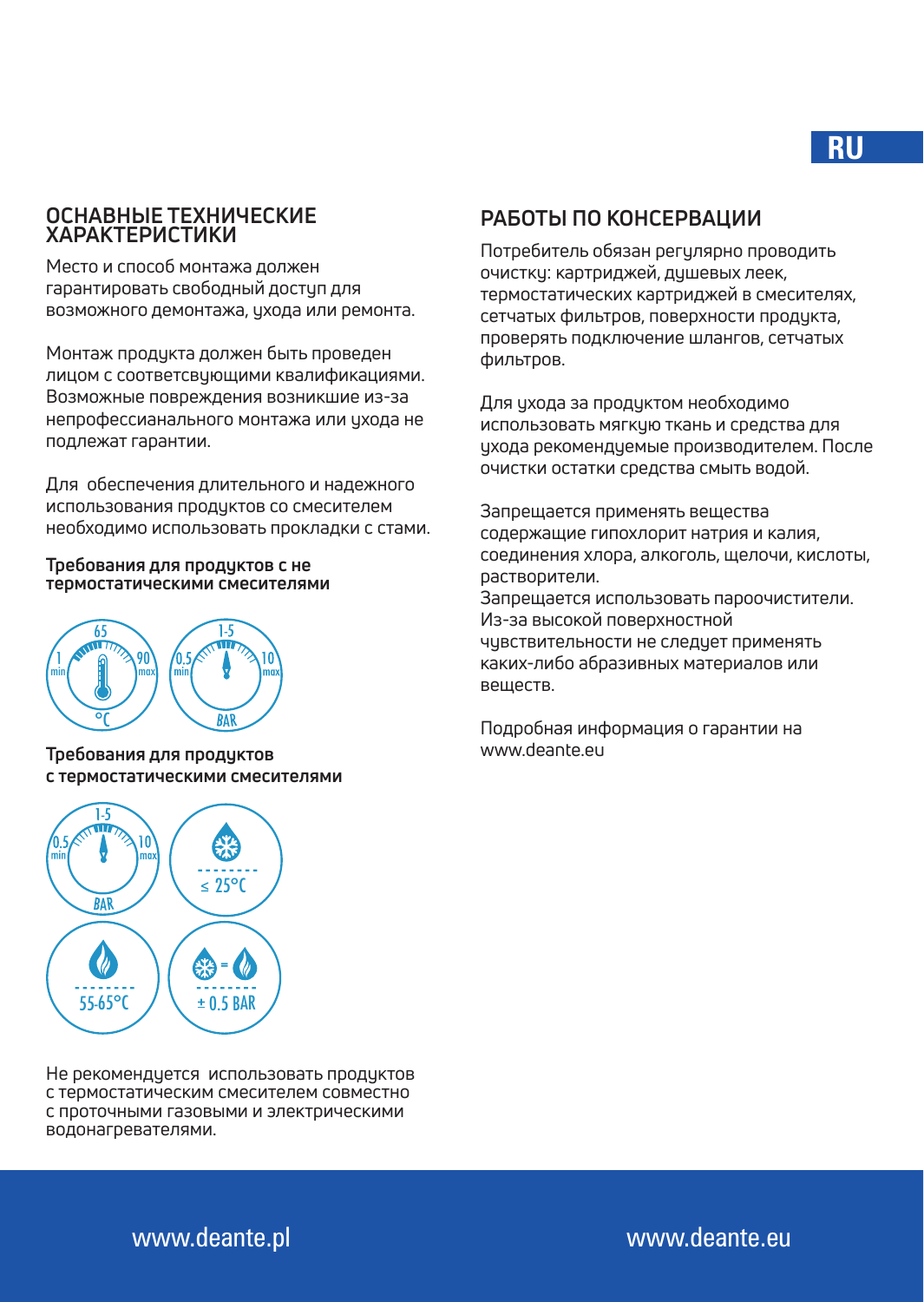# **HU**

## **ALAPVETŐ MŰSZAKI PARAMÉTEREK**

A termék beépítésének helyét és módját úgy kell meghatározni, hogy az lehetővé tegye a termék esetleges leszerelését, valamint a karbantartási és javítási munkálatok elvégzését.

A termék beépítését kizárólag megfelelő szaktudással rendelkező személyek végezhetik el. A szakszerűtlen beépítésből és karbantartásból eredő meghibásodásokra a garancia nem terjed ki.

A hosszútávú hibamentes használat érdekében szükséges a megfelelő szűrőbetétek beépítése.

#### **Elvárások keverőcsaptelepek esetén:**



**Elvárások termosztatikus csaptelepek esetén:**

## **KARBANTARTÁS**

• A felhasználó köteles: rendszeresen tisztítani a zuhanyfejeket, termosztatikus betéteket, perlátorokat, szelepeket, a termékek felületét, valamint ellenőrizni a vízcsatlakozási pontokat, sarokszelepeket és szűrőbetétek állapotát.

• A termék tisztításához kizárólag puha törlőrongyot, valamint a gyártó által javasolt tisztítószereket szabad használni. A tisztítás után a felületekről tiszta vízzel le kell öblíteni a tisztítószerek maradékát.

• Tilos az alábbi vegyületeket tartalmazó szerek használata: nátrium- és kálium-hipoklorit, klórvegyületek, alkohol, lúgok, erős savak és. • Es dürfen keine Dampfreiniger verwendet werden.

• Tilos a gőztisztító berendezések használata.

• Tilos a súroló hatású tisztítószerek használata, tekintettel a krómozott és festett felületek érzékenységére.

A garanciális feltételek részletei a www.deante.pl oldalon olvashatóak.



Nem ajánlott termosztatikus csaptelepek használata átfolyós rendszerű gáz és elektromos vízmelegítők esetén.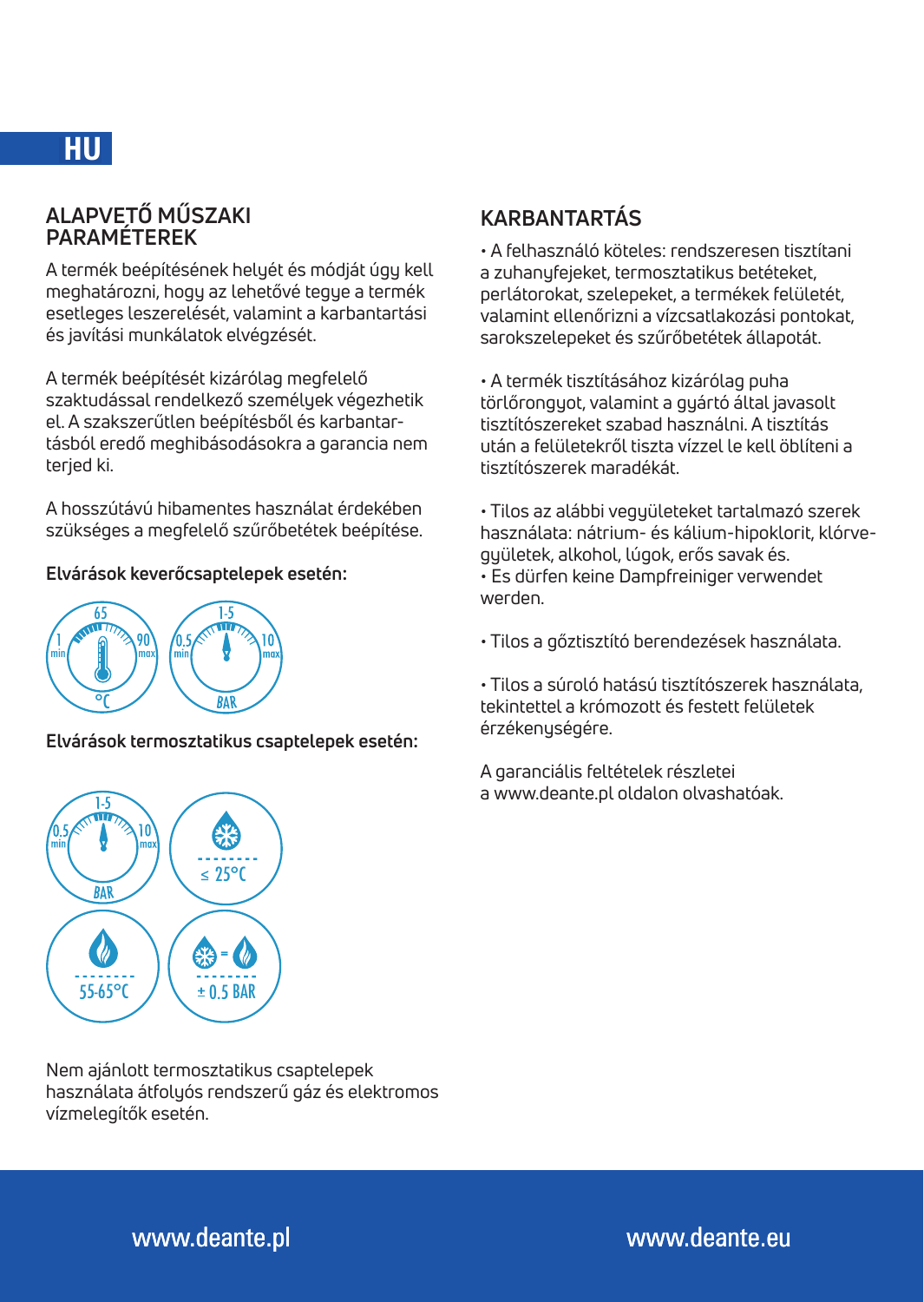## **Parametri normali de bază**

Instalarea și locul produselor trebuie alese în așa fel în cât să fie posibilă de montarea, întreținerea și repararea lor.

Montarea trebuie efectuată de persoane autorizate. Montarea și întreținerea necorespunzătoare atrage după sine pierderea garanției.

Pentru folosirea îndelungată fără probleme este necesar instalarea sistemelor de filtrare corespunzătoare.

#### **Așteptări de baterii:**



**Modul de instalare a bateriilor precum și bateriilor termostatice** 

## **ÎNTREȚINEREA**

• Utilizatorul este obligat să curețe regulat dușurile, bateriile termostatice și sifoane, suprafața lor și să controleze racordurile, supapele și sistemele de filtrare.

• La curățire se folosește în exclusivitate cârpă moale precum și soluții recomandate de fabrică. După curățare se clătesc cu apă curată de rămășițele soluțiilor aplicate.

• Atenție Este interzis: folosirea soluțiilor care conțin: hipoclorid de natriu si calciu, cloruri, alcool, etc

• Interzis folosirea utilajelor de curățat cu aburi

• Interzis folosirea prafurilor și pastelor de curățat.

Mai multe amănunte veți putea citii pe situl www.deante.pl/ro



Nu se recomandă folosirea bateriilor termostatice împreună cu sobe instante pe gaz și electrice.